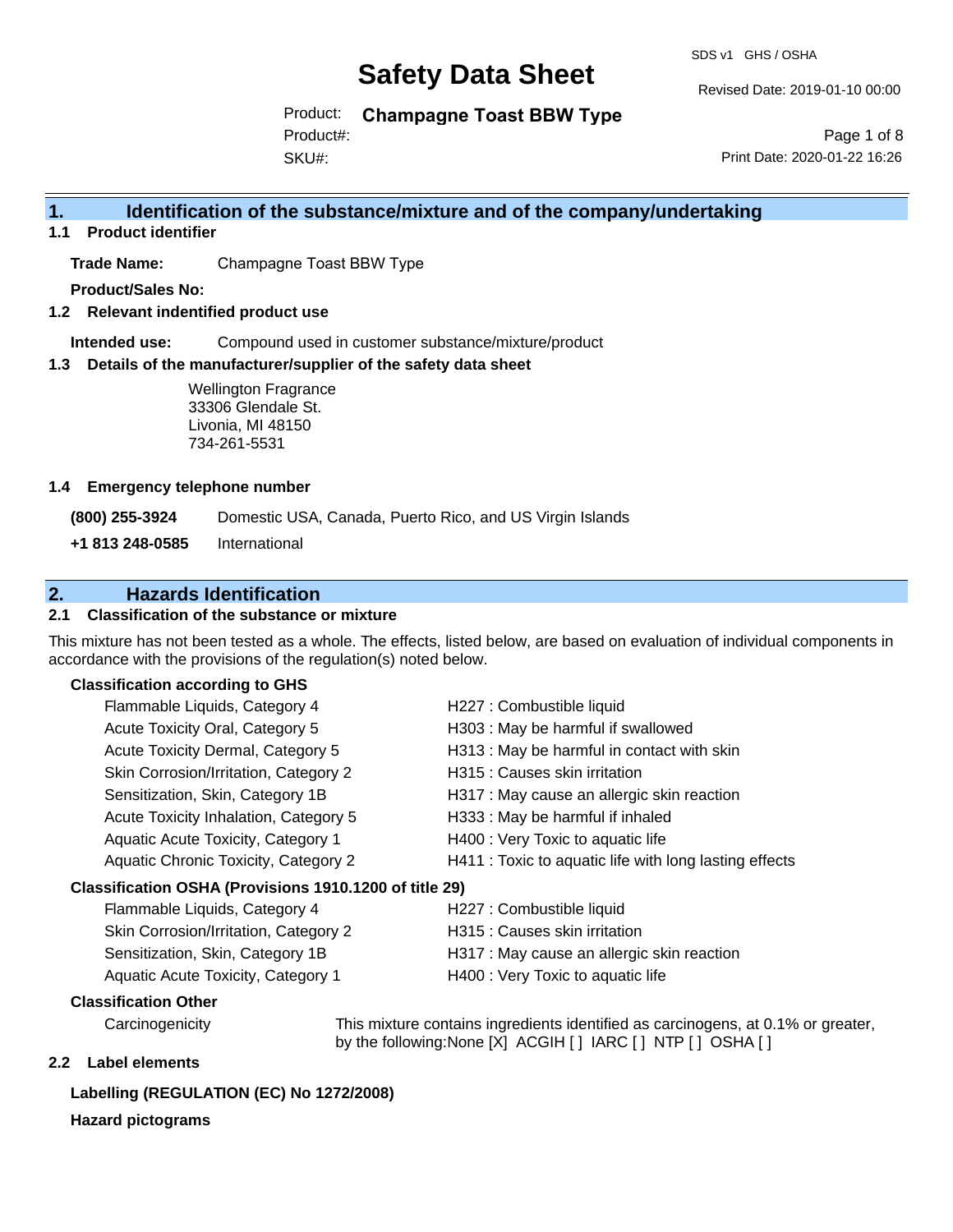#### SDS v1 GHS / OSHA

## **Safety Data Sheet**

Product: **Champagne Toast BBW Type**

SKU#: Product#: Revised Date: 2019-01-10 00:00

Page 2 of 8 Print Date: 2020-01-22 16:26



## **Signal Word: Warning Hazard statments** H227 Combustible liquid

| H <sub>303</sub> | May be harmful if swallowed                     |
|------------------|-------------------------------------------------|
| H313             | May be harmful in contact with skin             |
| H315             | Causes skin irritation                          |
| H317             | May cause an allergic skin reaction             |
| H333             | May be harmful if inhaled                       |
| H400             | Very Toxic to aquatic life                      |
| H411             | Toxic to aquatic life with long lasting effects |

#### **Precautionary Statements**

#### **Prevention:**

| P <sub>2</sub> 35 | Keep cool                                                                                                                             |
|-------------------|---------------------------------------------------------------------------------------------------------------------------------------|
| P <sub>264</sub>  | Wash hands thoroughly after handling                                                                                                  |
| P <sub>272</sub>  | Contaminated work clothing should not be allowed out of the workplace                                                                 |
| P273              | Avoid release to the environment                                                                                                      |
| Response:         |                                                                                                                                       |
| $P302 + P352$     | IF ON SKIN: Wash with soap and water                                                                                                  |
| $P304 + P312$     | IF INHALED: Call a POISON CENTER or doctor/physician if you feel unwell                                                               |
| P312              | Call a POISON CENTER or doctor/physician if you feel unwell                                                                           |
| $P333 + P313$     | If skin irritation or a rash occurs: Get medical advice/attention                                                                     |
| P362              | Take off contaminated clothing and wash before reuse                                                                                  |
| P363              | Wash contaminated clothing before reuse                                                                                               |
| P370 + P378       | In case of fire: Use Carbon dioxide (CO2), Dry chemical, or Foam for extinction. Do not use<br>a direct water jet on burning material |
| P391              | <b>Collect Spillage</b>                                                                                                               |
|                   |                                                                                                                                       |

#### **2.3 Other Hazards**

**no data available**

## **3. Composition/Information on Ingredients**

#### **3.1 Mixtures**

This product is a complex mixture of ingredients, which contains among others the following substance(s), presenting a health or environmental hazard within the meaning of the UN Globally Harmonized System of Classification and Labeling of Chemicals (GHS):

| CAS#<br>Ingredient | EC#                  | Conc.<br>Range | <b>GHS Classification</b>    |
|--------------------|----------------------|----------------|------------------------------|
| 101-86-0           | 202-983-3            | 10 - 20 $\%$   | H303: H316: H317: H400: H411 |
|                    | Hexyl cinnamaldehyde |                |                              |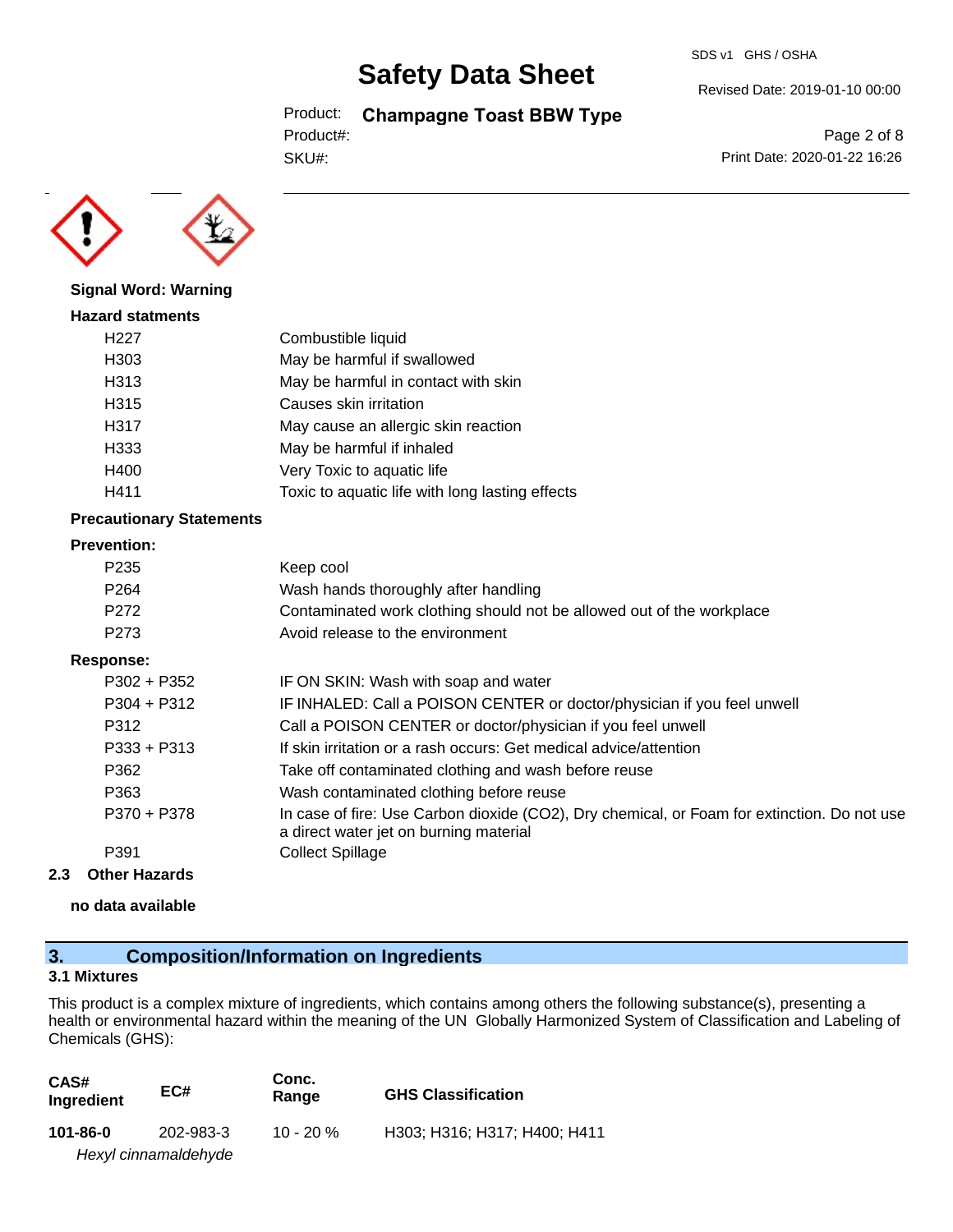SDS v1 GHS / OSHA

Revised Date: 2019-01-10 00:00

#### Product: **Champagne Toast BBW Type** Product#:

SKU#:

Page 3 of 8 Print Date: 2020-01-22 16:26

| CAS#<br>Ingredient                                       | EC#                             | Conc.<br>Range | <b>GHS Classification</b>          |
|----------------------------------------------------------|---------------------------------|----------------|------------------------------------|
| 120-51-4                                                 | 204-402-9                       | $5 - 10%$      | H302; H313; H400; H411             |
| <b>Benzyl Benzoate</b>                                   |                                 |                |                                    |
| 1222-05-5                                                | 214-946-9                       | $5 - 10%$      | H316; H400; H410                   |
|                                                          | Hexamethylindanopyran           |                |                                    |
| 5989-27-5                                                | 227-813-5                       | $5 - 10%$      | H226; H304; H315; H317; H400; H410 |
| Limonene                                                 |                                 |                |                                    |
| $88 - 41 - 5$                                            | 201-828-7                       | $2 - 5%$       | H227; H303; H316; H401; H411       |
|                                                          | 2-t-Butylcyclohexyl acetate     |                |                                    |
| 78-70-6                                                  | 201-134-4                       | $2 - 5%$       | H227; H303; H315; H317; H319; H402 |
| Linalool                                                 |                                 |                |                                    |
| 5471-51-2                                                | 226-806-4                       | $1 - 2%$       | H402                               |
| Raspberry Ketone                                         |                                 |                |                                    |
| 4940-11-8                                                | 225-582-5                       | $1 - 2%$       | H302; H401                         |
| <b>Ethyl Maltol</b>                                      |                                 |                |                                    |
| 10094-34-5                                               | 233-221-8                       | $1 - 2%$       | H401; H411                         |
|                                                          | a, a-Dimethylphenethyl butyrate |                |                                    |
| 105-54-4                                                 | 203-306-4                       | $1 - 2%$       | H226; H401                         |
| Ethyl butyrate                                           |                                 |                |                                    |
| 103-95-7                                                 | 203-161-7                       | $1 - 2%$       | H227; H303; H315; H317; H401; H412 |
| Cyclamen Aldehyde                                        |                                 |                |                                    |
| 105-87-3                                                 | 203-341-5                       | $0.1 - 1.0 %$  | H315; H317; H401; H412             |
| Geranyl Acetate                                          |                                 |                |                                    |
| 5392-40-5                                                | 226-394-6                       | $0.1 - 1.0 %$  | H313; H315; H317; H319; H401       |
| Citral                                                   |                                 |                |                                    |
| See Section 16 for full text of GHS classification codes |                                 |                |                                    |

See Section 16 for full text of GHS classification codes which where not shown in section 2

Total Hydrocarbon Content (%  $w/w$ ) = 6.40

#### **4.** First Aid Measures<br>**4.1** Description of first aid meas **4.1 Description of first aid measures**

| Inhalation:                                                     | Remove from exposure site to fresh air and keep at rest.<br>Obtain medical advice.                            |
|-----------------------------------------------------------------|---------------------------------------------------------------------------------------------------------------|
| Eye Exposure:                                                   | Flush immediately with water for at least 15 minutes.<br>Contact physician if symptoms persist.               |
| <b>Skin Exposure:</b>                                           | Remove contaminated clothes. Wash thoroughly with water (and soap).<br>Contact physician if symptoms persist. |
| Ingestion:                                                      | Rinse mouth with water and obtain medical advice.                                                             |
| 4.2 Most important symptoms and effects, both acute and delayed |                                                                                                               |
| <b>Symptoms:</b>                                                | no data available                                                                                             |
| <b>Risks:</b>                                                   | Refer to Section 2.2 "Hazard Statements"                                                                      |

**4.3 Indication of any immediate medical attention and special treatment needed**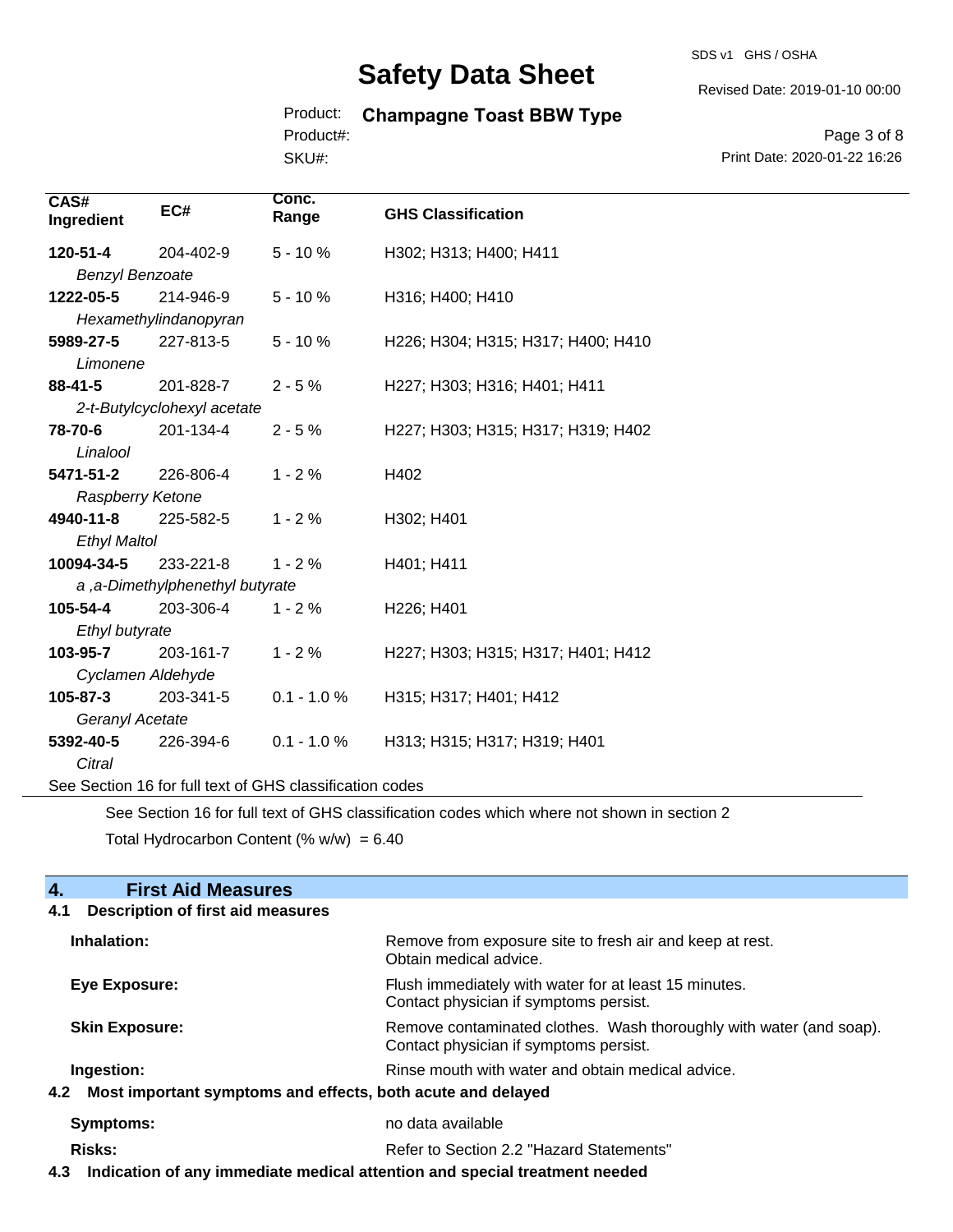SDS v1 GHS / OSHA

Revised Date: 2019-01-10 00:00

Product: **Champagne Toast BBW Type**

SKU#: Product#:

Page 4 of 8 Print Date: 2020-01-22 16:26

|     | Treatment:                                                                                                                                                                                                                                            | Refer to Section 2.2 "Response"                   |
|-----|-------------------------------------------------------------------------------------------------------------------------------------------------------------------------------------------------------------------------------------------------------|---------------------------------------------------|
| 5.  | <b>Fire-Fighting measures</b>                                                                                                                                                                                                                         |                                                   |
| 5.1 | <b>Extinguishing media</b>                                                                                                                                                                                                                            |                                                   |
|     | Suitable:                                                                                                                                                                                                                                             | Carbon dioxide (CO2), Dry chemical, Foam          |
|     | <b>Unsuitable</b>                                                                                                                                                                                                                                     | Do not use a direct water jet on burning material |
| 5.2 | Special hazards arising from the substance or mixture                                                                                                                                                                                                 |                                                   |
|     | <b>During fire fighting:</b>                                                                                                                                                                                                                          | Water may be ineffective                          |
| 5.3 | <b>Advice for firefighters</b>                                                                                                                                                                                                                        |                                                   |
|     | <b>Further information:</b>                                                                                                                                                                                                                           | Standard procedure for chemical fires             |
|     |                                                                                                                                                                                                                                                       |                                                   |
| 6.  | <b>Accidental Release Measures</b>                                                                                                                                                                                                                    |                                                   |
| 6.1 | Personal precautions, protective equipment and emergency procedures                                                                                                                                                                                   |                                                   |
|     | Avoid inhalation and contact with skin and eyes. A self-contained breathing apparatus is recommended in case of a<br>major spill.                                                                                                                     |                                                   |
| 6.2 | <b>Environmental precautions</b>                                                                                                                                                                                                                      |                                                   |
|     | Keep away from drains, soil, and surface and groundwater.                                                                                                                                                                                             |                                                   |
| 6.3 | Methods and materials for containment and cleaning up                                                                                                                                                                                                 |                                                   |
|     | Clean up spillage promptly. Remove ignition sources. Provide adequate ventilation. Avoid excessive inhalation of<br>vapors. Gross spillages should be contained by use of sand or inert powder and disposed of according to the local<br>regulations. |                                                   |
|     | 6.4 Deference to other coetions                                                                                                                                                                                                                       |                                                   |

#### **6.4 Reference to other sections**

Not Applicable

### **7. Handling and Storage**

#### **7.1 Precautions for safe handling**

Apply according to good manufacturing and industrial hygiene practices with proper ventilation. Do not drink, eat or smoke while handling. Respect good personal hygiene.

#### **7.2 Conditions for safe storage, including any incompatibilities**

Store in a cool, dry and ventilated area away from heat sources and protected from light in tightly closed original container. Avoid uncoated metal container. Keep air contact to a minimum.

#### **7.3 Specific end uses**

No information available

#### **8. Exposure Controls/Personal Protection**

#### **8.1 Control parameters**

**Exposure Limits:** Contains no substances with occupational exposure limit values.

**Engineering Controls:** Use local exhaust as needed.

#### **8.2 Exposure controls - Personal protective equipment**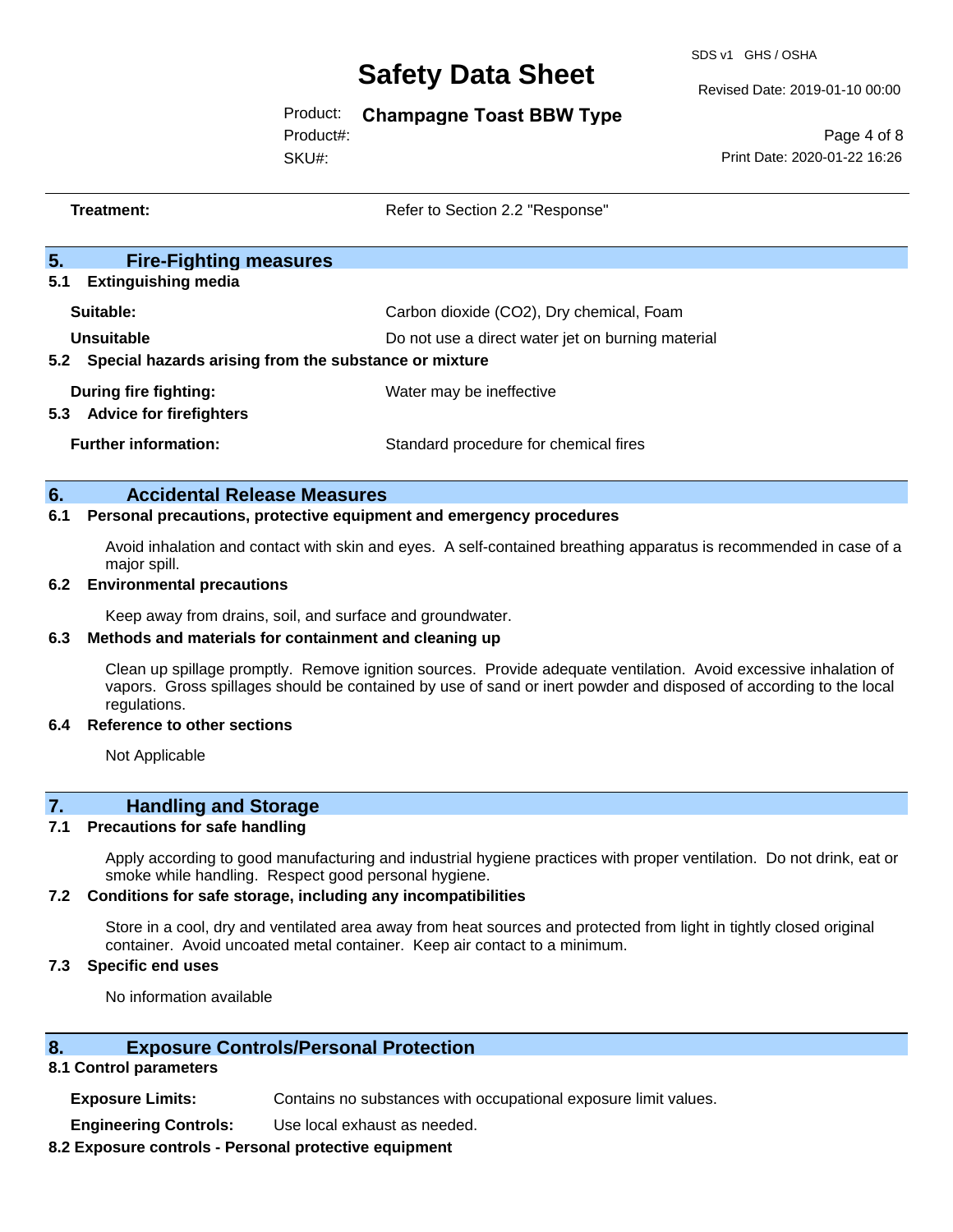SDS v1 GHS / OSHA

|           | Product: Champagne Toast BBW Type |                              |
|-----------|-----------------------------------|------------------------------|
| Product#: |                                   | Page 5 of 8                  |
| SKU#:     |                                   | Print Date: 2020-01-22 16:26 |
|           |                                   |                              |
|           |                                   |                              |

| Eye protection:                | Tightly sealed goggles, face shield, or safety glasses with brow guards and side shields, etc.<br>as may be appropriate for the exposure |
|--------------------------------|------------------------------------------------------------------------------------------------------------------------------------------|
| <b>Respiratory protection:</b> | Avoid excessive inhalation of concentrated vapors. Apply local ventilation where appropriate.                                            |
| <b>Skin protection:</b>        | Avoid Skin contact. Use chemically resistant gloves as needed.                                                                           |

### **9. Physical and Chemical Properties**

#### **9.1 Information on basic physical and chemical properties**

| Liquid                      |
|-----------------------------|
| <b>Conforms to Standard</b> |
| Conforms to Standard        |
| Liquid                      |
| Not determined              |
| Not determined              |
| Not determined              |
| 185 F (85.00 C)             |
| Not determined              |
| None Expected               |
| None Expected               |
| 0.5878                      |
| 10.00                       |
| Not determined              |
| Not determined              |
| Not determined              |
| Oil                         |
|                             |

## **10. Stability and Reactivity**

| 10.1 Reactivity                         | None                                               |
|-----------------------------------------|----------------------------------------------------|
| <b>10.2 Chemical stability</b>          | Stable                                             |
| 10.3 Possibility of hazardous reactions | None known                                         |
| 10.4 Conditions to avoid                | None known                                         |
| 10.5 Incompatible materials             | Strong oxidizing agents, strong acids, and alkalis |
| 10.6 Hazardous decomposition products   | None known                                         |

#### **11. Toxicological Information**

#### **11.1 Toxicological Effects**

Acute Toxicity Estimates (ATEs) based on the individual Ingredient Toxicity Data utilizing the "Additivity Formula"

**Acute toxicity - Oral - (Rat) mg/kg** (LD50: 3601.4492) May be harmful if swallowed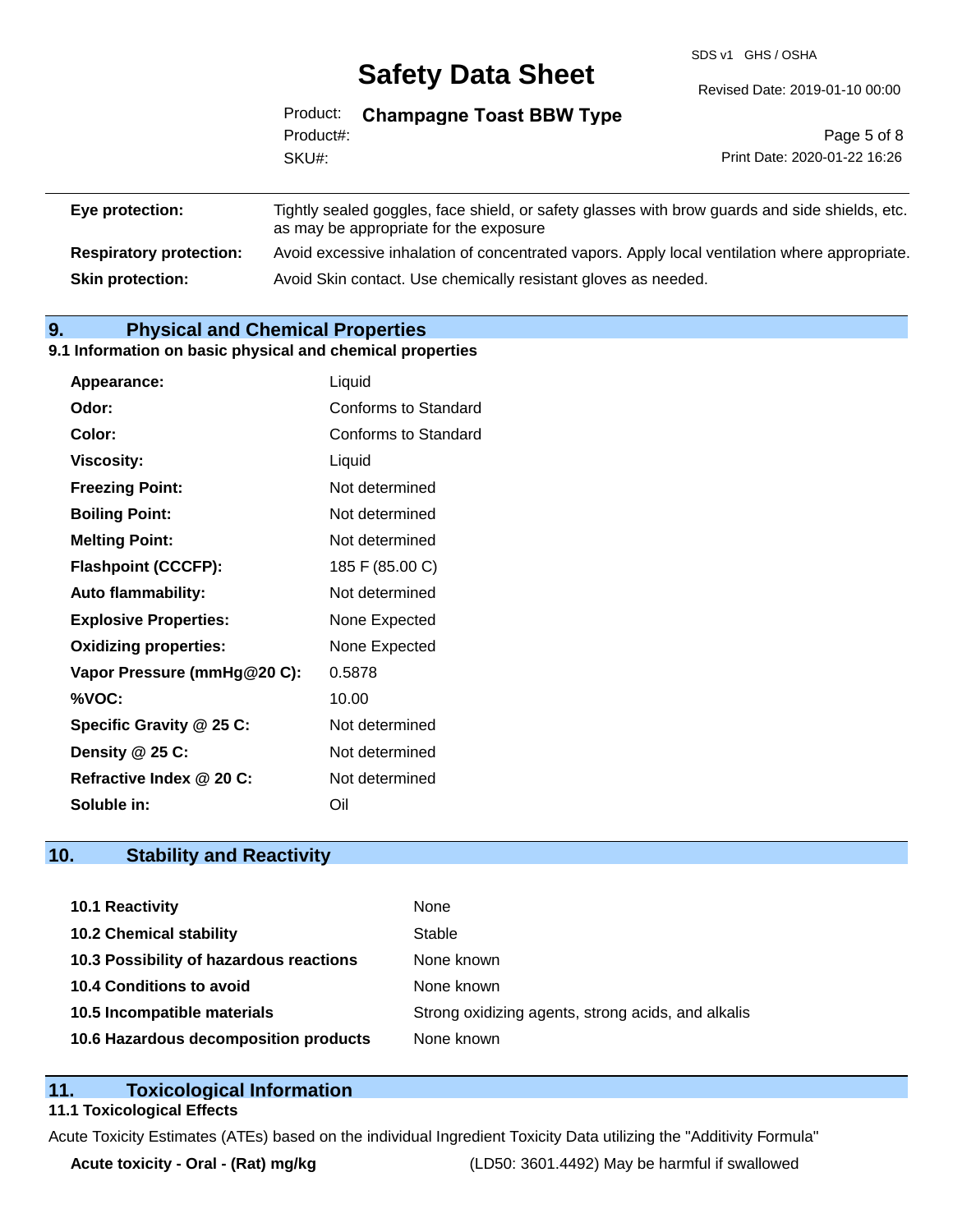Product: **Champagne Toast BBW Type** SKU#: Product#:

SDS v1 GHS / OSHA

Revised Date: 2019-01-10 00:00

Page 6 of 8 Print Date: 2020-01-22 16:26

| (LD50: 4461.5384) May be harmful in contact with skin    |
|----------------------------------------------------------|
| (LD50: 43.7622) May be harmful if inhaled                |
| Causes skin irritation                                   |
| Not classified - the classification criteria are not met |
| Not classified - the classification criteria are not met |
| May cause an allergic skin reaction                      |
| Not classified - the classification criteria are not met |
| Not classified - the classification criteria are not met |
| Not classified - the classification criteria are not met |
| Not classified - the classification criteria are not met |
| Not classified - the classification criteria are not met |
| Not classified - the classification criteria are not met |
|                                                          |
|                                                          |
|                                                          |
|                                                          |
| Very Toxic to aquatic life                               |
| Toxic to aquatic life with long lasting effects          |
| no data available                                        |
| no data available                                        |
|                                                          |
| no data available                                        |
| no data available                                        |
| no data available                                        |
| no data available                                        |
|                                                          |

## **13. Disposal Conditions**

#### **13.1 Waste treatment methods**

Do not allow product to reach sewage systems. Dispose of in accordance with all local and national regulations. Send to a licensed waste management company.The product should not be allowed to enter drains, water courses or the soil. Do not contaminate ponds, waterways or ditches with chemical or used container.

### **14. Transport Information**

| <b>Marine Pollutant</b>                  | Yes. Ingredient of greatest environmental impact:<br>101-86-0: (10 - 20 %) : Hexyl cinnamaldehyde |              |                   |                 |        |
|------------------------------------------|---------------------------------------------------------------------------------------------------|--------------|-------------------|-----------------|--------|
| Regulator                                |                                                                                                   | <b>Class</b> | <b>Pack Group</b> | <b>Sub Risk</b> | UN-nr. |
| U.S. DOT (Non-Bulk)                      | Not Regulated - Not Dangerous Goods                                                               |              |                   |                 |        |
| <b>Chemicals NOI</b>                     |                                                                                                   |              |                   |                 |        |
| <b>ADR/RID (International Road/Rail)</b> |                                                                                                   |              |                   |                 |        |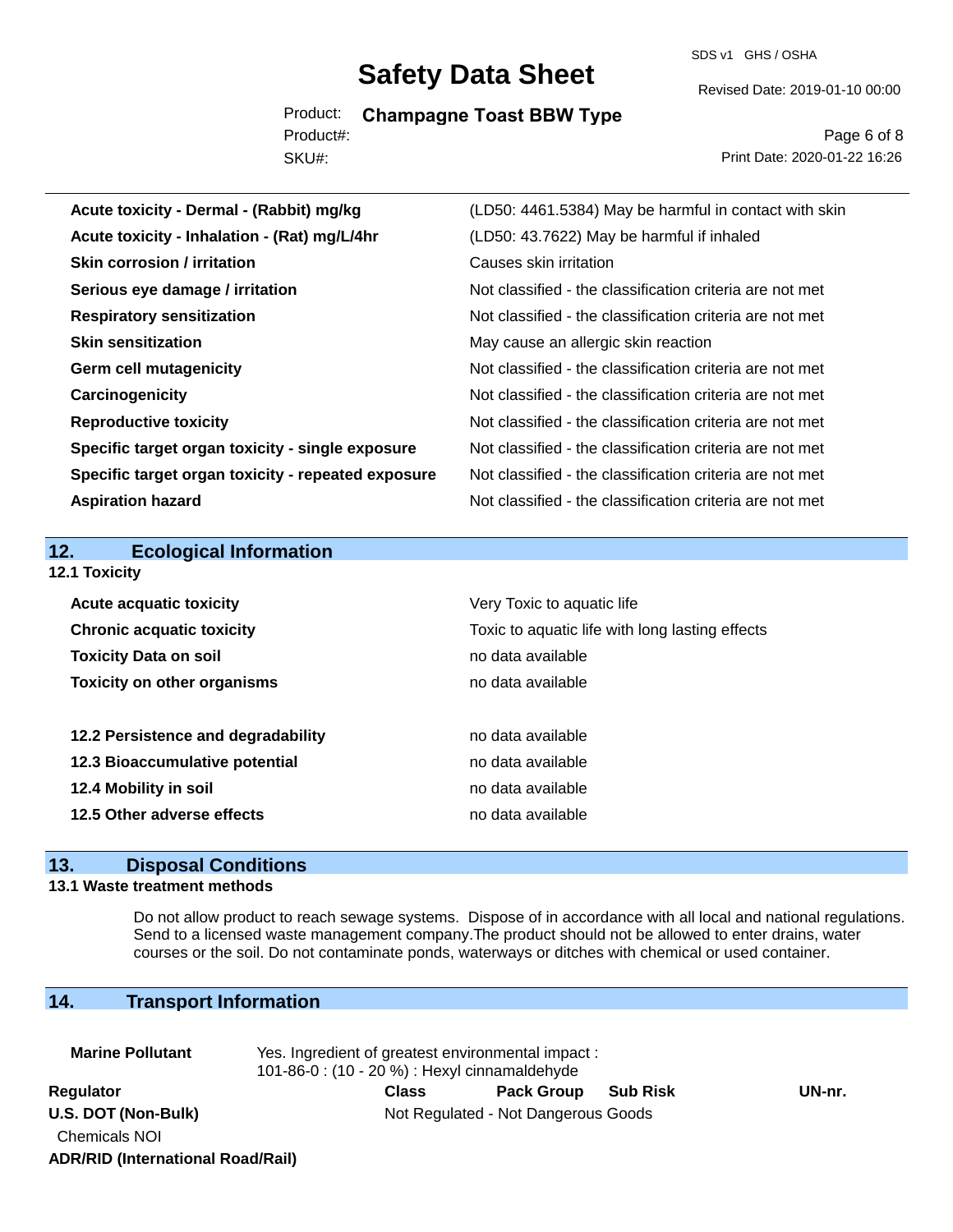SDS v1 GHS / OSHA

Revised Date: 2019-01-10 00:00

### Product: **Champagne Toast BBW Type**

|                                                               | Product#: |   |                | Page 7 of 8                  |  |
|---------------------------------------------------------------|-----------|---|----------------|------------------------------|--|
|                                                               | SKU#:     |   |                | Print Date: 2020-01-22 16:26 |  |
| <b>Environmentally Hazardous</b><br>Substance, Liquid, n.o.s. |           | 9 | $\mathbf{III}$ | <b>UN3082</b>                |  |
| <b>IATA (Air Cargo)</b>                                       |           |   |                |                              |  |
| <b>Environmentally Hazardous</b><br>Substance, Liquid, n.o.s. |           | 9 | $\mathbf{III}$ | UN3082                       |  |
| IMDG (Sea)                                                    |           |   |                |                              |  |
| <b>Environmentally Hazardous</b><br>Substance, Liquid, n.o.s. |           | 9 | $\mathbf{III}$ | <b>UN3082</b>                |  |

| 15.<br><b>Regulatory Information</b><br><b>U.S. Federal Regulations</b>                                           |                                                                                                                 |
|-------------------------------------------------------------------------------------------------------------------|-----------------------------------------------------------------------------------------------------------------|
| <b>TSCA (Toxic Substance Control Act)</b><br>40 CFR(EPCRA, SARA, CERCLA and CAA)<br><b>U.S. State Regulations</b> | All components of the substance/mixture are listed or exempt<br>This product contains NO components of concern. |
| <b>California Proposition 65 Warning</b><br><b>Canadian Regulations</b>                                           | No Warning required                                                                                             |
| <b>DSL</b>                                                                                                        | 100.00% of the components are listed or exempt.                                                                 |

### **16. Other Information**

#### **GHS H-Statements referred to under section 3 and not listed in section 2**

| H226 : Flammable liquid and vapour                          | H302: Harmful if swallowed                               |
|-------------------------------------------------------------|----------------------------------------------------------|
| H304 : May be fatal if swallowed and enters airways         | H316 : Causes mild skin irritation                       |
| H317 : May cause an allergic skin reaction                  | H319 : Causes serious eye irritation                     |
| H401 : Toxic to aquatic life                                | H402 : Harmful to aquatic life                           |
| H410 : Very toxic to aquatic life with long lasting effects | H412 : Harmful to aquatic life with long lasting effects |
| <b>Total Fractional Values</b>                              |                                                          |
| (TFV) Risk                                                  | <b>Risk</b><br>(TFV).                                    |
| (114.25) Acute Toxicity Inhalation, Category 5              | (70.79) Aquatic Chronic Toxicity, Category 3             |
| (18.00) Sensitization, Skin, Category 1B                    | (7.07) Aquatic Chronic Toxicity, Category 2              |
| (5.60) Sensitization, Skin, Category 1                      | (4.37) Skin Corrosion/Irritation, Category 3             |
| (1.98) Aquatic Chronic Toxicity, Category 4                 | (1.62) Aquatic Acute Toxicity, Category 1                |
| (1.39) Acute Toxicity Oral, Category 5                      | (1.29) Skin Corrosion/Irritation, Category 2             |
| (1.12) Acute Toxicity Dermal, Category 5                    |                                                          |

#### Remarks

This safety data sheet is based on the properties of the material known to Wellington Fragrance at the time the data sheet wa issued. The safety data sheet is intended to provide information for a health and safety assessment of the material and the circumstances, under which it is packaged, stored or applied in the workplace. For such a safety assessment Wellington Fragrance holds no responsibility. This document is not intended for quality assurance purposes.